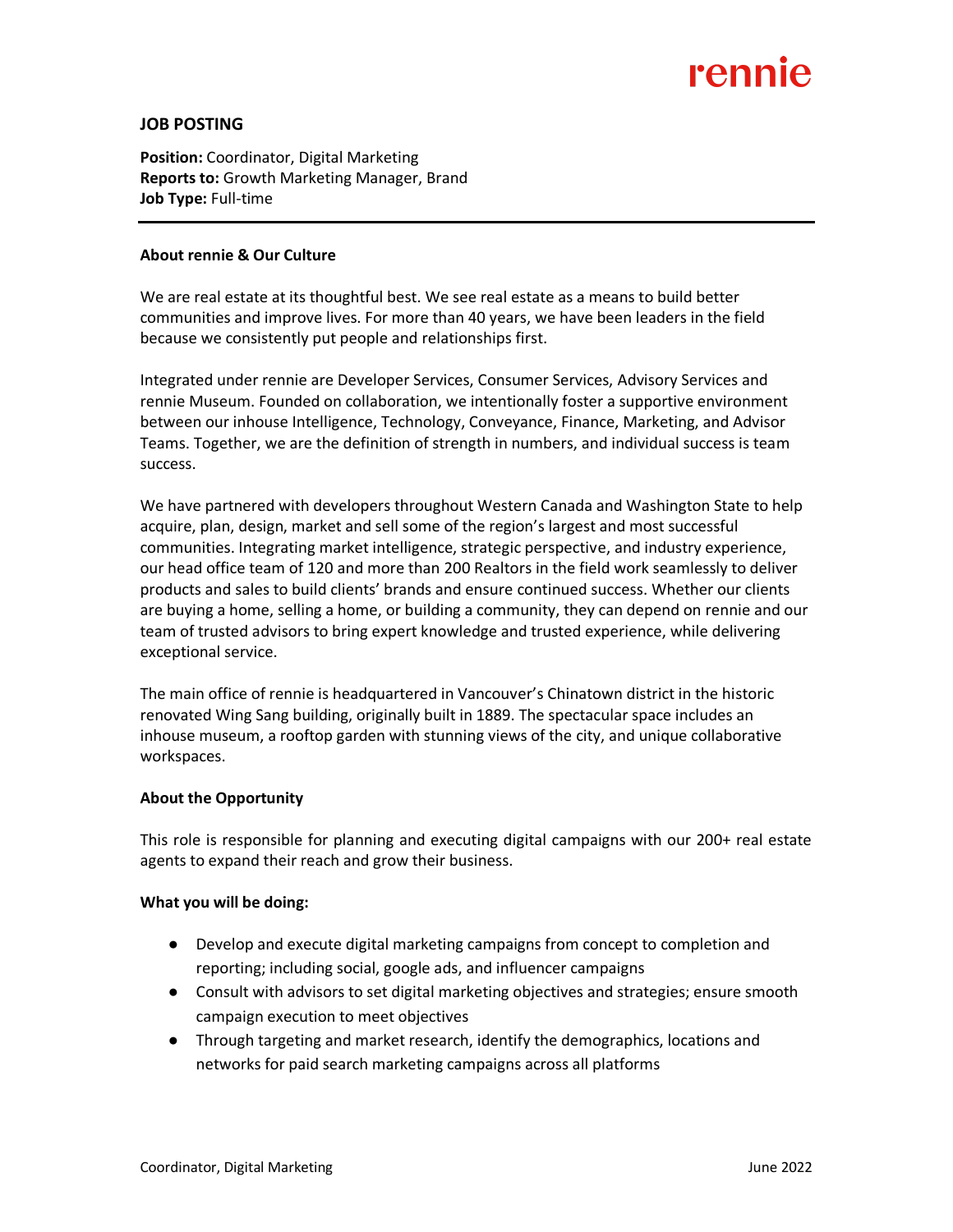# rennie

- Use best practices and analytics tools to assess, optimize and report on campaigns; including AB testing, social media dashboards, and GA
- Develop impactful key messages, CTAs and campaign copy that reflects the rennie or advisor's brand tone of voice and leverages SEO
- Schedule the launch of promotional campaigns to populate the accounts
- Provide regular reporting on the campaigns to both advisor clients and internal stakeholders
- Generate awareness for digital program offering through outreach, consultations and best practice sharing
- Collaborate with key team members to put digital strategy into action
- Stay informed of market competition and new opportunities for digital growth
- Support other projects, duties and business objectives as required

## **Desired Skills/Experience:**

- Bachelor's degree in digital marketing or related field or equivalent
- 2+ years related experience
- Strong client servicing skills and experience
- Knowledge of social media best practices
- Knowledge of online measurement strategies, tools and technologies
- Analytical and market research skills
- Basic knowledge of SEO
- Basic copywriting skills
- MS Office (Word & Excel) & Google Docs skills
- Knowledge of google analytics 4 and CMS, a bonus
- Self-motivated & results-driven attitude
- Commitment to excellence and high standards
- Demonstrated ability to plan and organize projects
- Excellent written and oral communication skills
- Ability to manage priorities and workflow in a fast paced environment
- Acute attention to detail
- Proven ability to handle multiple projects and meet deadlines
- Creative, innovative, and adaptive team player
- Ability to communicate professionally and effectively in person, on the phone, electronically, or through other means to individuals and groups

### **Compensation and Benefits**

- Competitive salary based on experience
- Extended healthcare benefits
- Eligibility for participation in our extensive bonus program based on performance

**Note:** This is a Vancouver-based office position.

**How to Apply:** Are you interested in working for an industry leader alongside an amazing team? Please apply here: https://indeedhi.re/39sXRLc. Or send inquiries t[o careers@rennie.com](mailto:careers@rennie.com)